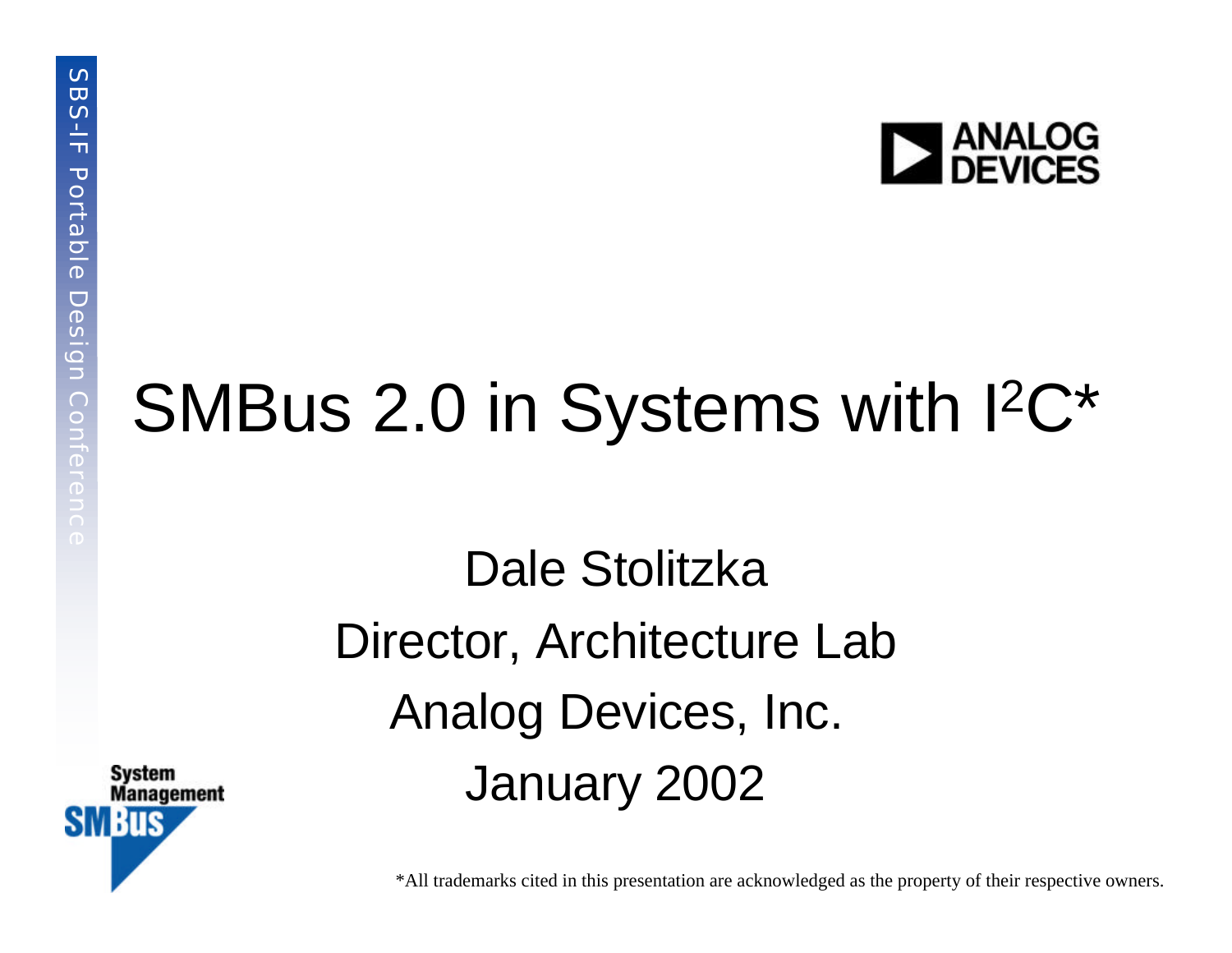#### Collateral references

- S. Williams, D. Stolitzka and C. Laney, "SMBus 2.0 Released", IDF August 2000
- T. Slaight, "SMBus and I<sup>2</sup>C Interoperability", Intel Corp., Dec 2001
- SMBus Specification, ver. 2.0
	- SMBus website: http://www.smbus.org
- SMBus ECN to PCI 2.2 Specification

• PCI SIG website: http://www.pcisig.com



Svstem **Management** 

**SMBus**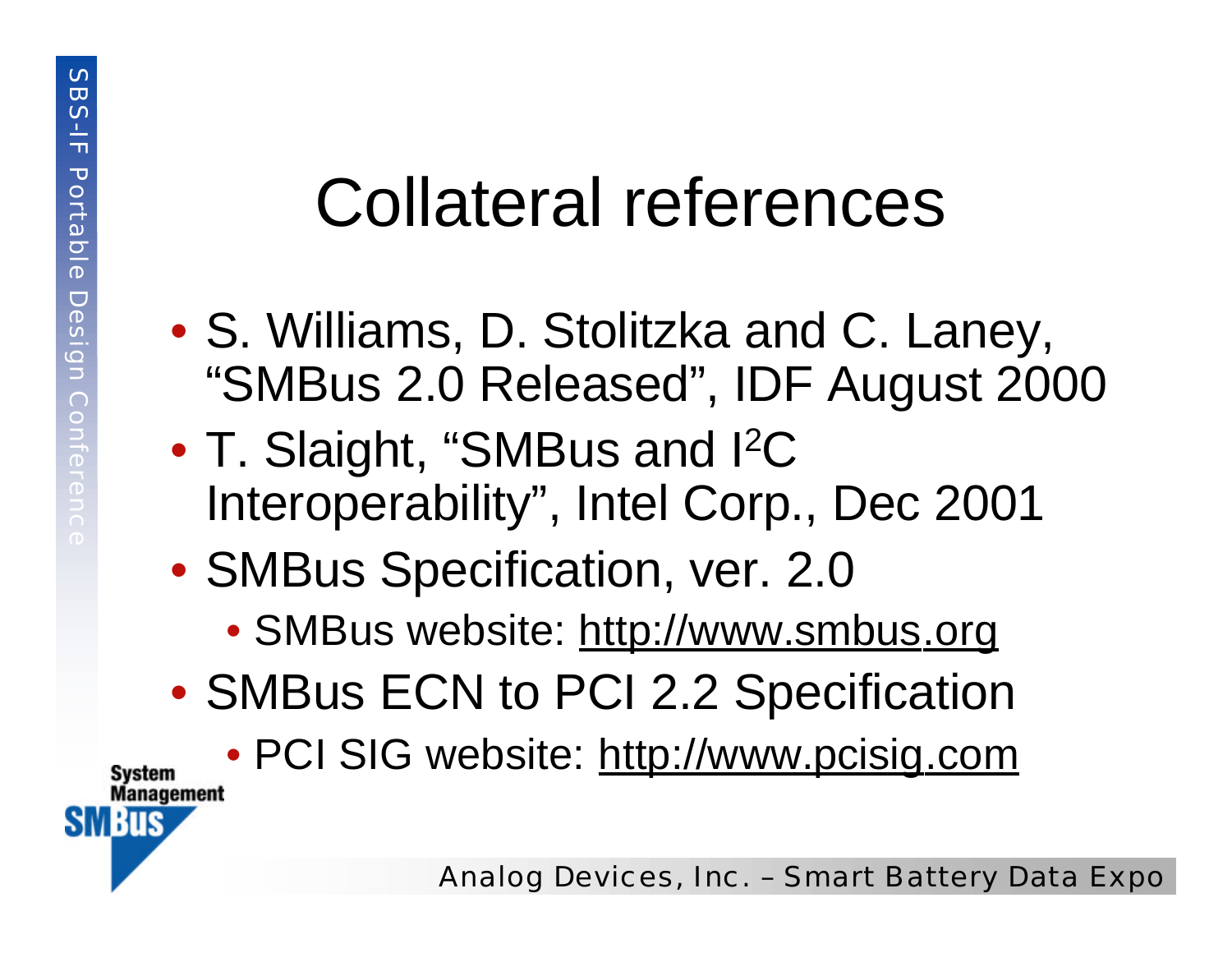## Mixing SMBus and I<sup>2</sup>C devices, can I get in trouble?

- SMBus layers used throughout system
- Designers mix-in I<sup>2</sup>C due to availability
- DC electrical level incompatibilities and AC timeout issues will arise!





 $SMBus \neq l^2C$ 

Analog Devices, Inc. – Smart Battery Data Expo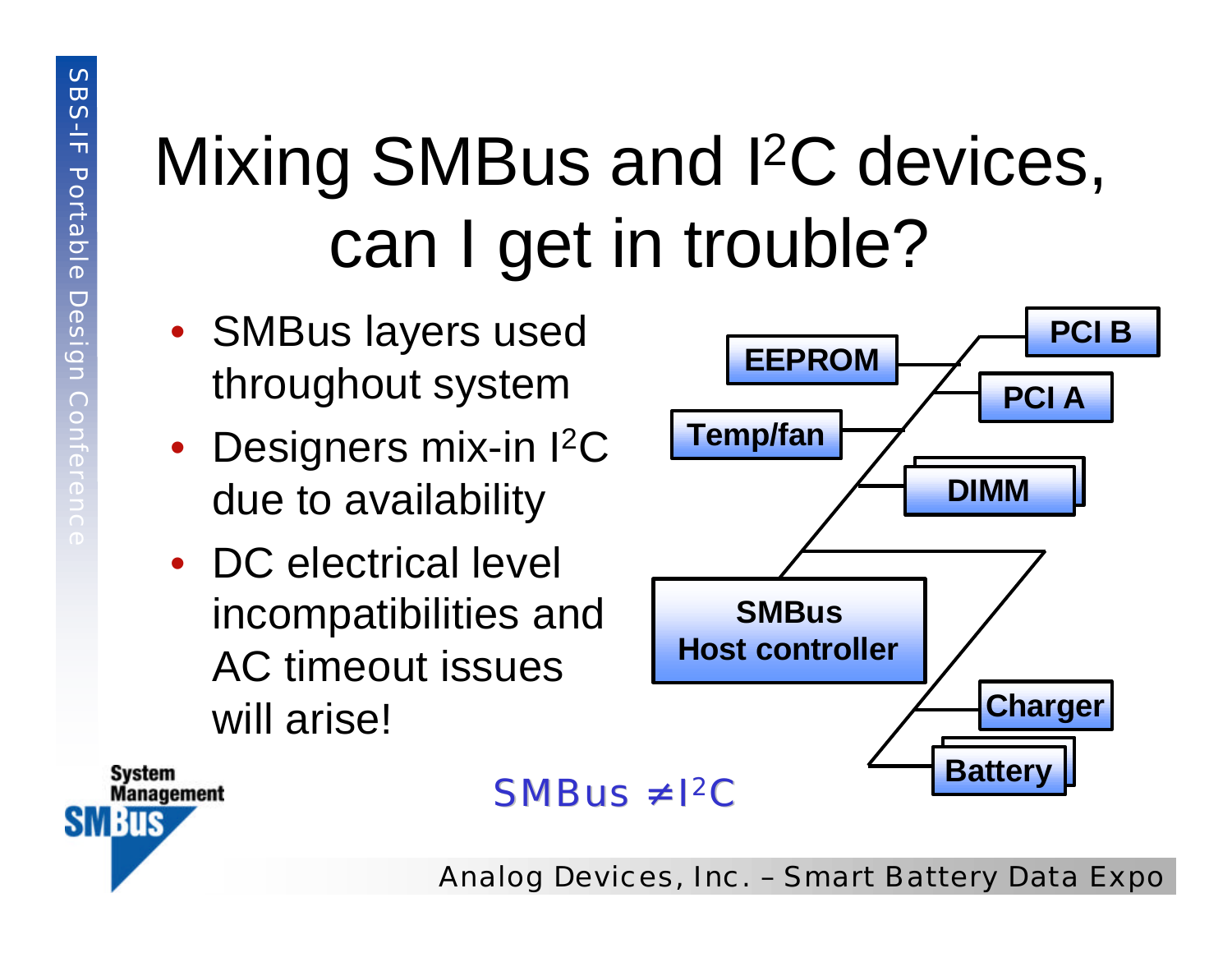#### DC parameters matter

#### $V_{DD} = 3.3V \pm 10\%$

|                                                                  |                        | DC parameter comparison between SMBus devices |                                  |                      |                     |            |         |
|------------------------------------------------------------------|------------------------|-----------------------------------------------|----------------------------------|----------------------|---------------------|------------|---------|
|                                                                  |                        | Parameter                                     | Std I <sup>2</sup> C mode device |                      | <b>SMBus</b> device |            | Units   |
|                                                                  | Symbol                 |                                               | <b>MIN</b>                       | <b>MAX</b>           | <b>MIN</b>          | <b>MAX</b> |         |
|                                                                  | $V_{IL}$               | Fixed input<br>level                          | $-0.5$                           | 1.5                  |                     | 0.8        | V       |
|                                                                  |                        | V <sub>DD</sub> related<br>input level        | $-0.5$                           | 0.89V<br>$0.3V_{DD}$ | N/A                 | N/A        | V       |
|                                                                  |                        | Fixed input<br>level                          | 3.0                              | $VDDmax+$<br>0.5     | 2.1                 | 5.5        | V       |
|                                                                  | $V_{IH}$               | V <sub>DD</sub> related<br>input level        | $2.54V$ <sub>0.7</sub>           | $VDDmax+$<br>0.5     | N/A                 | N/A        | V       |
|                                                                  | <b>V<sub>HYS</sub></b> | $V_{IH} - V_{II}$                             | N/A                              | N/A                  | N/A                 | N/A        | V       |
|                                                                  | $V_{OL}$               | $V_{OL}$ $@3mA$                               | $\bf{0}$                         | 0.4                  | N/A                 | N/A        | V       |
|                                                                  |                        | $V_{OL}$ $@$ 6mA                              | 3.7.14<br>IN/A                   | N/A                  | N/A                 | N/A        |         |
|                                                                  |                        | V <sub>OL</sub> @ 350uA                       | N/A                              | N/A                  | ٠                   | 0.4        |         |
|                                                                  | <b>IPULLUP</b>         |                                               | N/A                              | N/A                  | 100                 | 350        | uA      |
|                                                                  | $I_{LEAK}$             |                                               | $-10$                            | 10                   | $-5$                | 5          | uA      |
| <b>System</b>                                                    |                        | $V_{OL}$ @ 4mA (SMBus high power)             |                                  |                      |                     | 0.4        | V       |
| <b>Management</b><br><b>The Second Contract of Second Street</b> |                        | L <sub>EAK</sub>                              | (SMBus high power)               |                      |                     | $10\,$     | $\mu A$ |



**SMBus**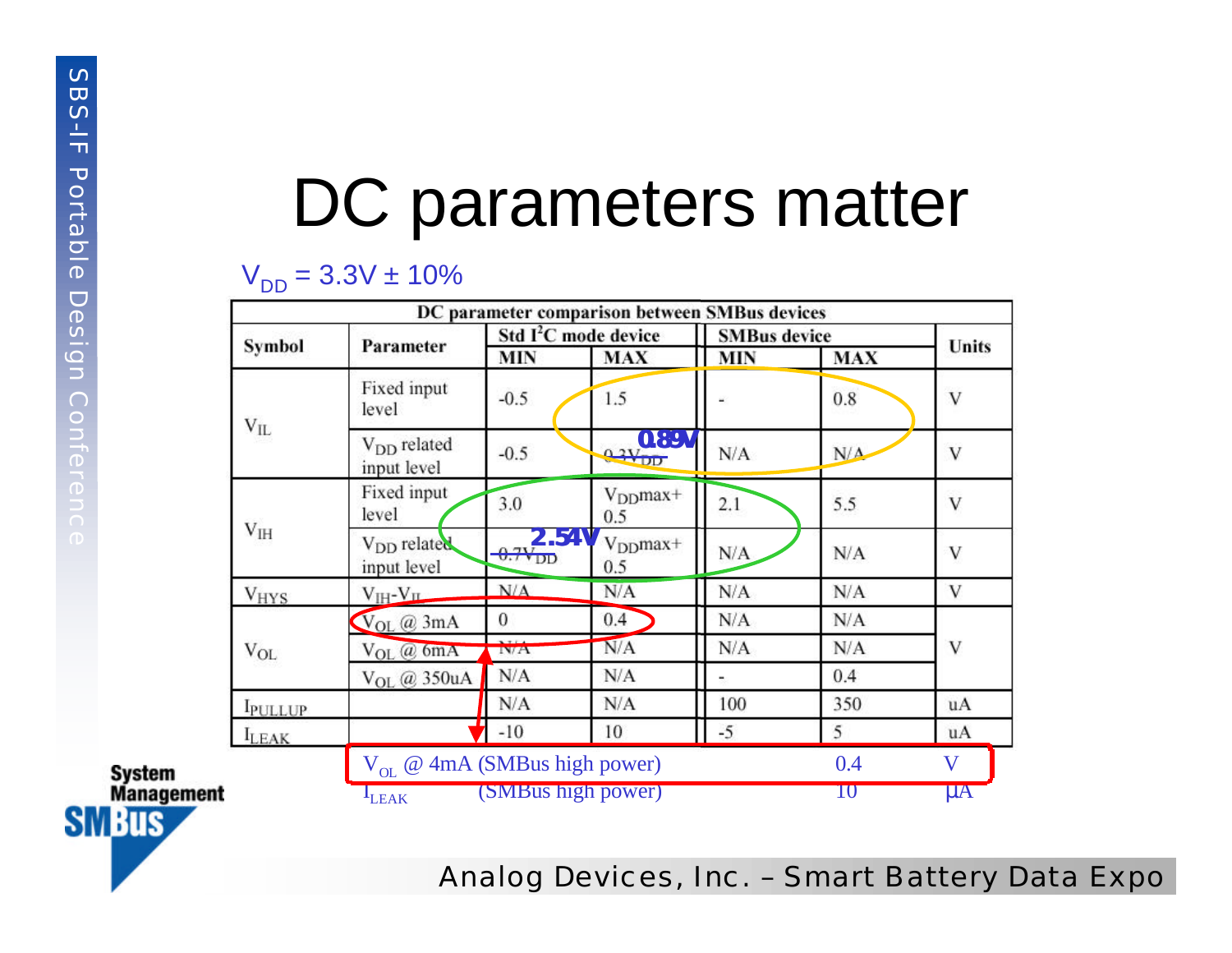### AC timing and timeouts matter

|                   | $l^2C$                                      | <b>SMBus</b>                |
|-------------------|---------------------------------------------|-----------------------------|
| THD; DAT          | 0 ns                                        | 300 <sub>0</sub>            |
| <b>RISE TIME</b>  | 1000 ns from 0.89V to 2.54V                 | 1000 ns from 0.65V to 2.25V |
| <b>FALL TIME*</b> | output stage:<br>250 ns from 2.54V to 0.89V | 300 ns from 2.25V to 0.65V  |

- AC timing differences affect component selection
- SMBus uses bus timeouts; I<sup>2</sup>C has no timeouts and no minimum data rate

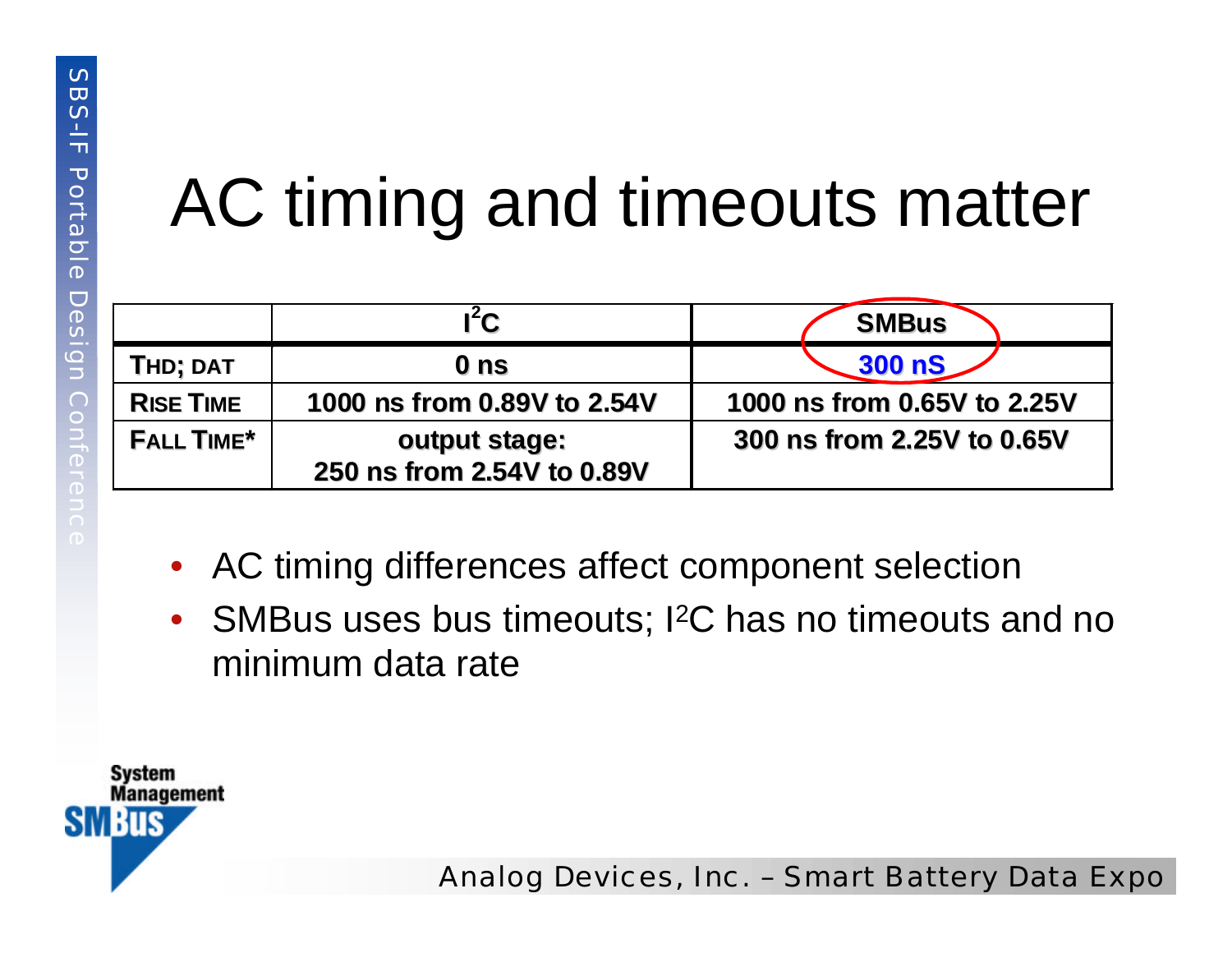## What if the bus is stuck?

#### • Host detects timeout

- Watch for slave timeout
- Send Stop condition
- Is the bus clear or at idle?
	- if SMBDAT (SDA) is low, the answer is **no**
	- A robust host will clock the bus until SMBDAT returns to high





Analog Devices, Inc. – Smart Battery Data Expo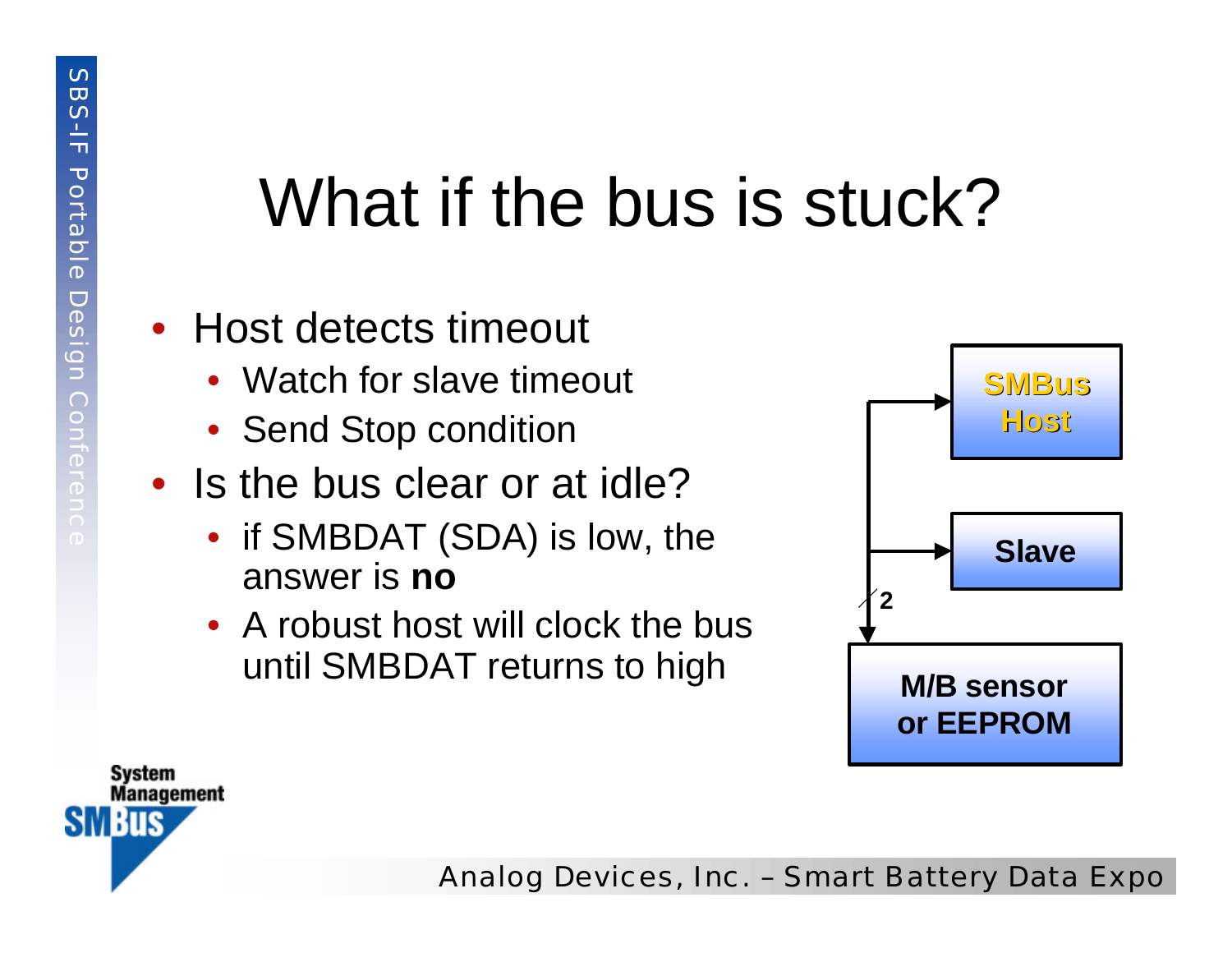# Designing for interoperability

- Host controllers could support dual protocol operation
	- Sink  $I_{\Omega} > 4$ mA
	- Output I2C '1' and SMBus '0' levels.
	- Accept SMBus '1' and I<sup>2</sup>C '0' levels.
	- Output data with SMBus hold time
	- Accept data with I2C hold time
	- Watch for mid-byte start and stop conditions
	- Host monitors and proxies for device timeouts & clears the bus
	- Using the packet error checking will help robustness
- Mixing <sup>2</sup>C and SMBus masters can be problematic

• I <sup>2</sup>C Master-write timing can potentially cause problems with arbitration**Management** 

Svstem

SM BUS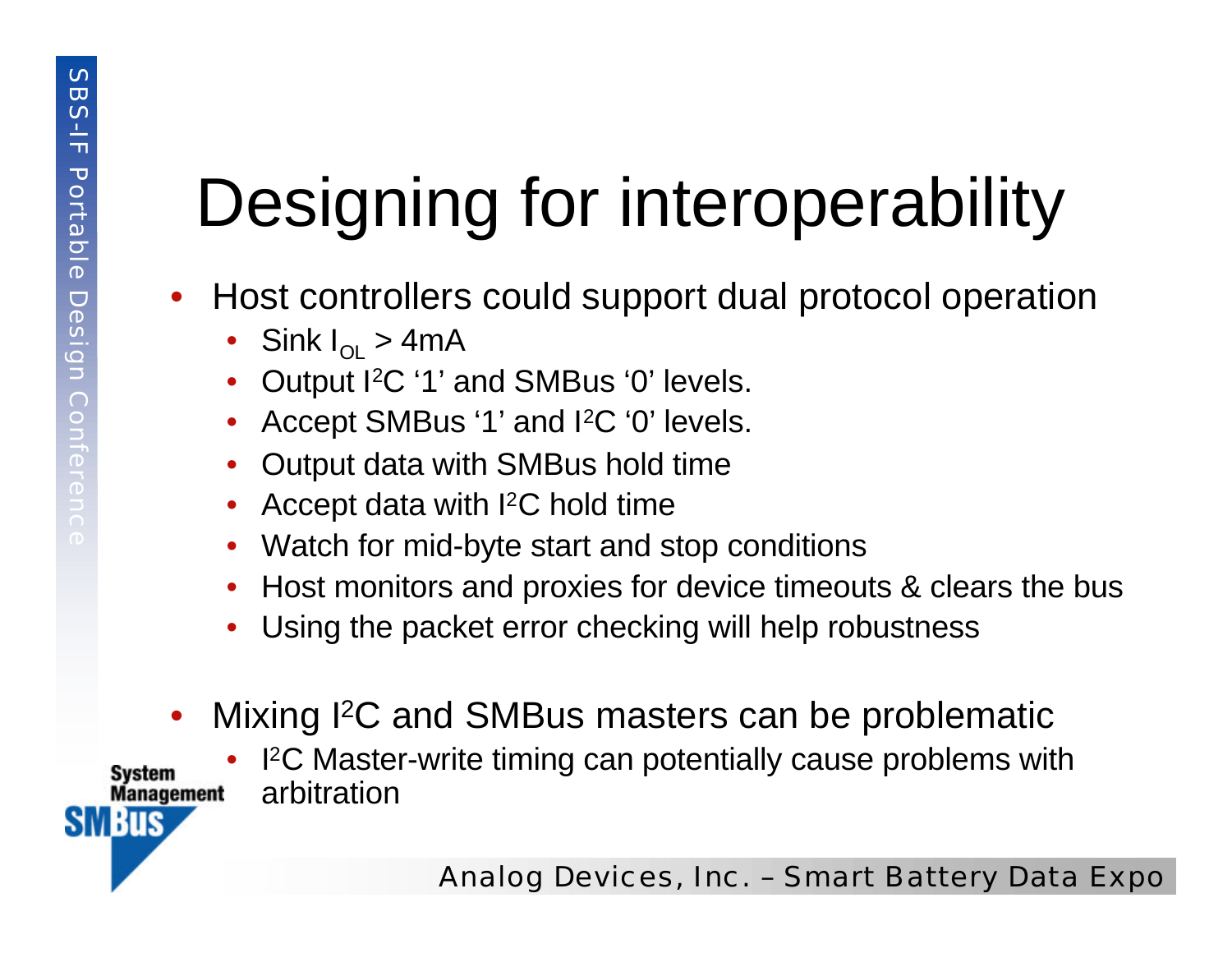World leader in high performance signal processing solutions

#### Power IC's for portables

 $H$ en  $\sim$ 

 $\sim$ 

**EXAMALOG**